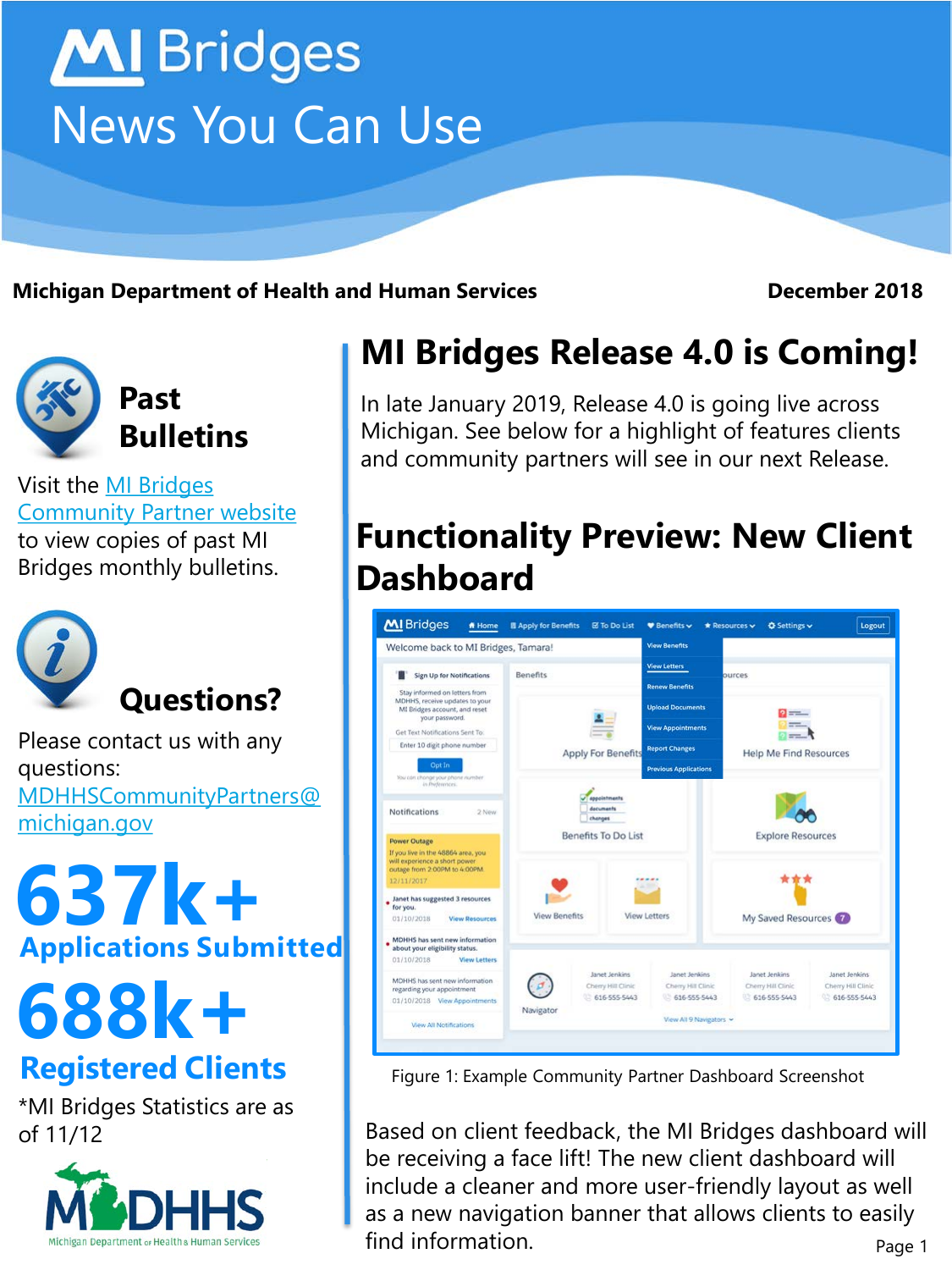## **Functionality Preview: MDHHS Partner Splash Page**



Figure 2: Example Community Partner Welcome Page Screenshot

| Log in    |        |
|-----------|--------|
|           |        |
| Username: |        |
| Password: |        |
|           | Log in |
|           |        |
|           |        |
|           |        |

Starting on **Monday, December 17, 2018**  the Community Partner page in MI Bridges will have a new splash page. From the MI Bridges Homepage, Community Partners will click **[Partnerships**] from the top menu. The Welcome MDHHS Partners page then displays. Community Partners should select **[Community Partners]** so that they can log in as a Community Partner. If Community Partners click the **[Mandated Reporter]** option by mistake, they should navigate back to the Welcome MDHHS Partners page to log in as a Community Partner.

*Note that if you have bookmarked the MI Bridges Welcome / Log In page for Community Partners, you can continue to navigate directly to that page.*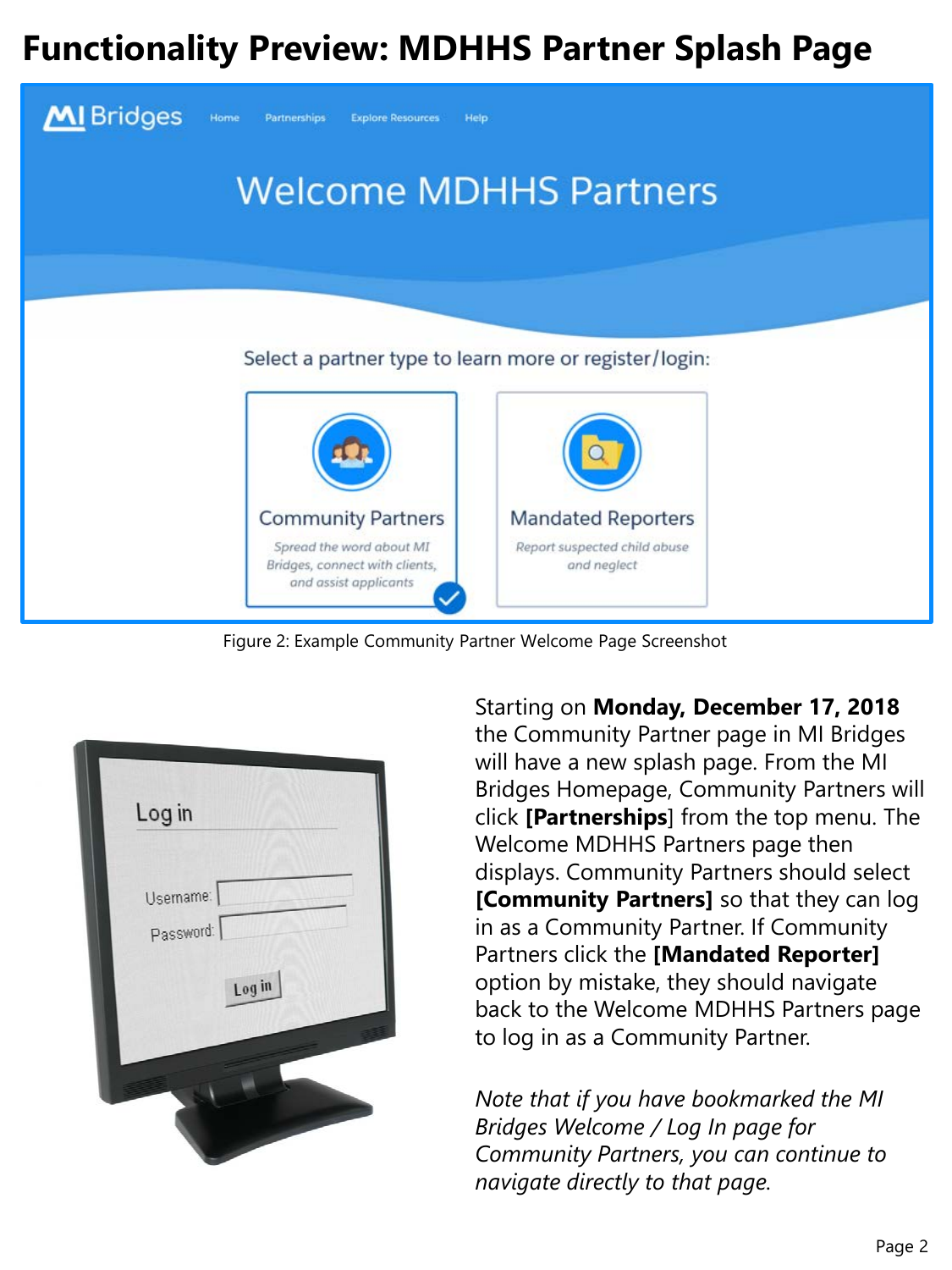# **Functionality Preview: Benefits To Do list**

| <b>MI</b> Bridges                                                                                                                                                                                                                        | <b>ff</b> Home                                                                                                                                                                 | <b>图 Apply for Benefits</b>                                    | <b>⊠ To Do List</b> | $\bullet$ Benefits $\bullet$ | * Resources v                     | <b>☆</b> Settings $\vee$                                                        | Logout |
|------------------------------------------------------------------------------------------------------------------------------------------------------------------------------------------------------------------------------------------|--------------------------------------------------------------------------------------------------------------------------------------------------------------------------------|----------------------------------------------------------------|---------------------|------------------------------|-----------------------------------|---------------------------------------------------------------------------------|--------|
| <b>Benefits To Do List</b>                                                                                                                                                                                                               |                                                                                                                                                                                |                                                                |                     |                              |                                   |                                                                                 |        |
|                                                                                                                                                                                                                                          | 20 Days Left<br><b>Start Renewal</b><br>Your Food Assistance Program (FAP) is due for renewal on August 10. For FAP, you<br>must also complete your interview by the due date. |                                                                |                     |                              |                                   | <b>Other Benefit Information</b><br><b>View Benefits</b><br><b>View Letters</b> |        |
| <b>6</b> Documents<br>Based on your application history and documents requested by MDHHS, you<br><b>Upload Documents</b><br>should upload documents. You can also access MI Bridges on your phone to take<br>pictures of your documents. |                                                                                                                                                                                |                                                                |                     |                              | <b>View Previous Applications</b> |                                                                                 |        |
|                                                                                                                                                                                                                                          | 9 Appointments                                                                                                                                                                 | You have 5 missed appointments and 4 upcoming appointments     |                     |                              | <b>View Appointments</b>          |                                                                                 |        |
| $\overline{?}$                                                                                                                                                                                                                           | Has your situation changed?<br>I don't have any changes to report.                                                                                                             | For example: Household Size, Income, Contact Information, etc. |                     |                              | <b>Report Changes</b>             |                                                                                 |        |

Figure 3: Example Benefits Page Screenshot

In Release 4.0 MI Bridges will also have an active To Do List that will let community partners and clients know if they have actions that they need to take to manage their case. Examples of actions MI Bridges can track on the To Do List include days until a renewal is due, documents that need to be uploaded, and missed and upcoming appointments.

# **Functionality Preview: View Appointments**



MI Bridges will have another update to the community partner directory. In addition to a more user-friendly design, navigators will be able to see a quick view of the clients last missed appointment and next upcoming appointment. From this directory, community partners will be able to click **[Show More]** to see a full list of appointments the client has missed and scheduled for the future!

Figure 4: Example View Appointments Page Screenshot